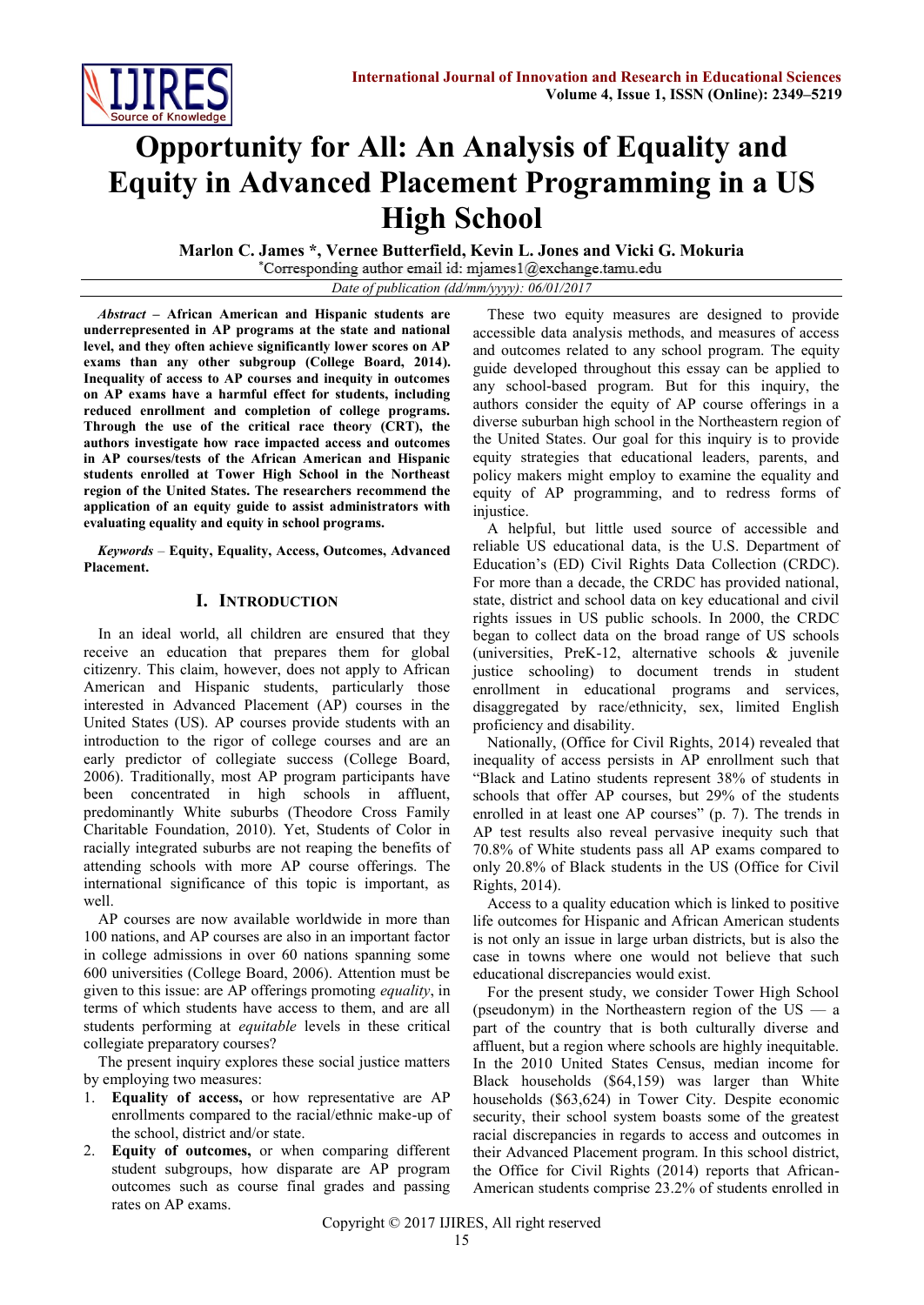

at least 1 AP course while White students comprise 62.4%. Yet, African American students make up two-thirds of the student body, but barely one-fifth of the students in AP courses. These disparities identified by a national database warrant a deeper examination with local school data.

In this inquiry, Critical Race Theory (CRT) was employed to explore how race impacted access and outcomes in AP courses/tests for students enrolled at Tower High School. CRT begins with the notion that racism is "normal, not aberrant, in American society" (Delgado, 1995, p. xiv), and because it is so enmeshed in the fabric of US social order, it appears both normal and natural to people in this culture (Ladson-Billings, 1998). Unfortunately, education is not shielded from racism but is an expression of, and in many ways a mechanism used to maintain racial inequalities (Ledesma & Calderon, 2015). This CRT analysis also makes explicit concern for marginalized groups, and CRT researchers exhibit a deeply rooted desire to expose, document, and confront injustices limiting opportunities for marginalized student groups. The present inquiry begins with an overview of critical race theory to contextualize a review of relevant literature, then explores successes and lingering disparities in AP access and completion at Tower High School as a case study. Next the researchers detail an equity guide for school leaders, parents and policy makers to aid in the analysis of equality and equity programs in schools.

#### **II. REVIEW OF LITERATURE**

#### *A. Critical Race Theory*

The legacy of racism in the United States creates structural barriers to educational opportunity for African American and Hispanic students, particularly those students attending predominantly White schools and universities (Anderson, 1988; Ladson-Billings & Tate, 1995; Shujaa, 1994). Feelings of an imposed silence, physical isolation, marginality and cultural alienation are common experiences that are exacerbated for students of color at predominantly White schools, and these experiences create a difficult learning environment linked to low academic achievement and low expectations by educators (Author, 2016; Noguera & Wing, 2006).

The role of race in academic settings can be explored using CRT (DeCuir & Dixson, 2004). For the purpose of this chapter, CRT will be used to explain the underrepresentation of African American students in AP courses and exams as discriminatory practices at Tower High School. One of the tenets of CRT, known as the permanence of racism, transcends the lives of students in educational settings. The permanence of race essentially signifies that "racism is a permanent component of American life" (Bell, 1992). Further, CRT posits that no American institution is race-neutral, but they all work to either create, spread, protect or maintain racial inequities in every facet of American life.

American education has a problematic history of racial inequality since its inception (Anderson, 1988) that persist despite ample evidence of its catastrophic consequences to the US opportunity structure (Kozol, 2005). This reality has been confirmed at every level of American education as persistent school-based practices that create, spread, protect and/or maintain racial inequalities in education (Bell-McKenzie & Skrla, 2011; Feagin, Vera, & Imani, 1996; Noguera & Wing, 2006). The end goal of CRT research is to advance principles of multicultural education and social justice through research and advocacy, thereby aiding in leveling opportunities in American schooling. *B. Advanced Placement Courses in the US* 

Within this context, public schools in the United States face a grave challenge of producing high school graduates who can do college-level work via a system designed to reproduce inequality. The College Board's Advanced Placement (AP) Program is the established benchmark for providing students with the rigor needed to complete work on the college-level by offering students the opportunity to earn college credit while still in high school. Courses offered in the program are more demanding of time and intellectual skill than corresponding courses in the typical high school curriculum (Postsecondary Education Planning Commission, 1988). AP exams are college-level assessments typically administered at the end of the yearlong AP courses. Scores of 3 or higher on a 1-to-5 scale are considered passing because they qualify students for credit at over 600 universities in more than 100 nations.

The AP program began during the 1950s at a handful of elite Northeastern schools and was open to only a tiny subset of students: those considered "gifted," White Americans and economically privileged (Broad Foundation, 2013). Unfortunately, separate and unequal educational practices persist today, and when coupled with long standing racial inequalities in the US legal, political, health and economic systems, has led to the re-segregation of much of American society (Darling-Hammond, 2010). In these two Americas, schools are designed to prepare the majority of White Americans for access to the complete opportunity structure, while people of color are typically groomed for low-level advancement opportunities (Khosrovani & Ward, 2011). For a number of reasons, American educational policy has radically shifted over the past decade to a universal goal of college readiness for all learners (Darling-Hammond, 2010), which has only increased tensions with persistent educational philosophies, policies, and practices aligned with racial and economic inequities (Broad Foundation, 2013).

This new "college for all" era requires a reexamination of all support and preparatory structures so that they might be realigned to alleviate racial and economic disparities that breed inequality and inequity in schooling. Advanced Placement is the most widespread college preparatory opportunity in US high schools; thus, it warrants an equity analysis. Additionally, enrollment in AP courses has nearly tripled since the turn of the  $21<sup>st</sup>$  century, with 2 million students taking 4 million exams in 2012 and many more students of color and low-income students participating than in any prior decade (Broad Foundation, 2013). According to the College Board, among high school seniors, the number of African-American, Hispanic and Native American exam takers grew from 83,000 in the graduating class of 2002 to 263,000 in the class of 2012

Copyright © 2017 IJIRES, All right reserved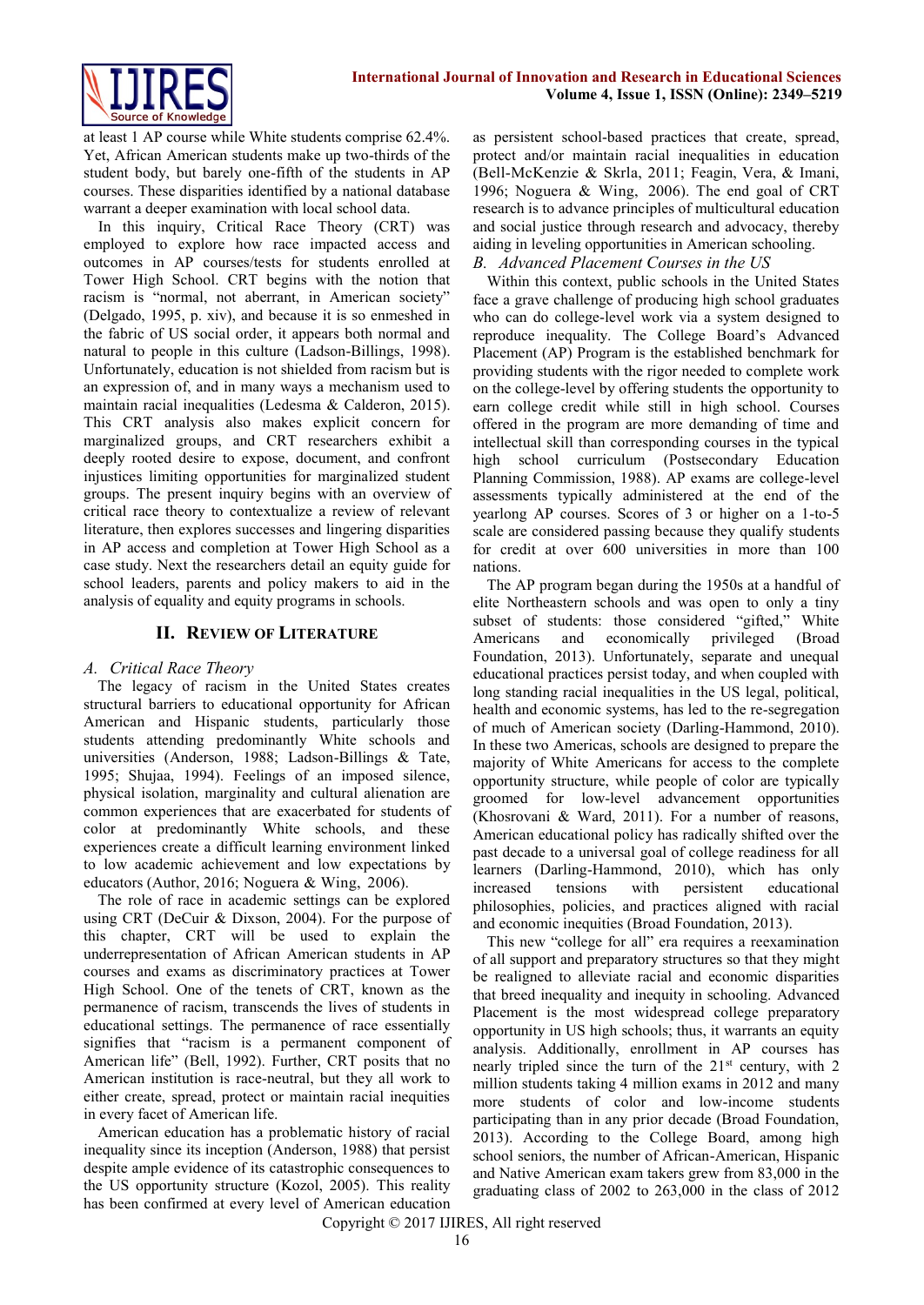



(Broad Foundation, 2013). However, African American students graduating in 2013 were the most underrepresented group in AP classrooms and the least successful population of AP exam takers (Broad Foundation, 2013).

### *C. Research Questions*

Despite this information, little systematic measures have been adopted to address these matters; this analysis, then, is guided by the following research questions:

- 1. What are the AP access patterns of Hispanic and African American students at Tower High School (THS)?
- 2. How representative are AP course enrollments of the cultural diversity of THS?
- 3. How equitable are AP course outcomes for various racial groups?

### **III. METHODOLOGY**

It is important to note that Tower High has four rigid academic tracks: basic, honors, honors plus and AP, most of which are available during the final two years of high school. The researchers were granted access to cohort datasets for the graduating classes of 2011 and 2012 for Tower High School, and conducted interviews with 25 teachers and leaders, and focus groups with close to 250 students. The present inquiry is based upon the dataset only, but findings were triangulated via comparisons with the interviews and focus group results. The dataset was constructed by only considering the  $11<sup>th</sup>$  -  $12<sup>th</sup>$  grade academic records for both graduating cohorts. The new combined dataset included a range of information, such as: disciplinary referrals, standardized test results, grade point averages, and enrollment patterns for basic, honors, honors plus and AP courses attempted by each student. The dataset also included outcome data such as graduation status, AP course grades, AP tests results and post-high school outcomes (enrolled in college, employed, etc.).

This allowed for an analysis of combined patterns of course selections by grade level across both cohorts, while controlling for gender and race. Additionally, researchers calculated the average percentages for various student groups within and across the four course tracks during each cohort's junior and senior terms. Also, an average percentage change in students enrolling in at least one AP course was calculated by comparing progress or regression made by the combined cohorts from their junior to senior years. Finally, the percentage of each major gender and racial subgroup taking at least one AP course was compared to that same subgroup's overall percentage of the student body to determine the degree to which subgroups were under or overrepresented in AP access. The importance of these descriptive measures and methods to examine equity are exemplified in Skrla, Bell-McKenzie and Scheurich (2009) *Using Equity Audits to Create Equitable and Excellent Schools*, and within Bell-McKenzie and Skrla (2011) text *Using Equity Audits in the Classroom to Reach and Teach All Students*.

## **IV. FINDINGS**

The findings section is organized as a case study for educational leaders, parents and policymakers. Each research question represents phases of an equity guide. Subsequent to the presentation of results, the equity guide will be summarized and will include insights to help others apply this framework to a variety of other school programs and educational issues.

**Research question 1**: What are the AP course access patterns for student subgroups at THS?

For this level 1 analysis we disaggregated the student body by race/ethnicity, while controlling for gender. Specific context might warrant including other critical variables such as SES, special education status or native language status. To truly examine equality of access informed by critical race theory, a level 1 analysis must explore intersectionalities like race and gender, race and special education status, and/or race and SES. Local contextual factors should be used to determine which intersectionality cluster to explore. Tables 1-2 detail critical patterns highlighting how accessible AP courses were for the graduating cohorts of 2011 and 2012. According to Tables 1 and 2 every student subgroup enjoyed increased access to AP courses, but not equally. The % change from junior to senior year indicates that female students of all races made greater gains with respect to AP enrollment, ranging from 10.5% increase by African American females to 24% by Latinas. Female students achieved greater raw numbers and higher percentages of females within their cultural groups with at least one AP course, when compared to males. Forinstance,50AfricanAmerican and His panic females took at least one AP course across both cohorts in the 12th grade, which is more than double the number of African and Hispanic American (20) males combined during the same time period.

Table 1. Average % Change from  $11<sup>th</sup>-12<sup>th</sup>$  Grade Females with at Least 1AP Course by Race for 2011 & 2012 Combined Cohorts*.* 

| Average % and<br>#Females<br>with at least 1<br>APCourse | % and #11 <sup>th</sup><br>Grade | % and #12 <sup>th</sup><br>Grade | Average %<br>Change<br>$1$ from $11^{th}$ - $12^{th}$<br>Grades |  |
|----------------------------------------------------------|----------------------------------|----------------------------------|-----------------------------------------------------------------|--|
| <b>Black</b>                                             | 18.5%&28                         | 29%&38                           | $+10.5%$                                                        |  |
| <b>Hispanic</b>                                          | 15% & 5                          | 39%&12                           | $+24%$                                                          |  |
| White                                                    | 39.5%&34                         | 55%&46                           | $+15.5%$                                                        |  |

Table 2. Average % Change from 11th – 12th Grade in Males with at Least 1 AP Course by Race for 2011 & 2012 Combined Cohorts.

| Average $%$ and $#$<br>Males with at least<br>1 AP Course | % and #11 <sup>th</sup><br>Grade | % and #12 $^{th}$<br>Grade | Average %<br>Change from<br>$11^{th}$ $12^{th}$<br>Grades |
|-----------------------------------------------------------|----------------------------------|----------------------------|-----------------------------------------------------------|
| <b>Black</b>                                              | $3.5\%$ &6                       | 11%&16                     | $+6.5\%$                                                  |
| <b>Hispanic</b>                                           | 20.5%&5                          | 24%&4                      | $+3.5%$                                                   |
| White                                                     | 28%&31                           | 49%&50                     | $+21%$                                                    |

Copyright © 2017 IJIRES, All right reserved Further disparities in access are also evident when considering that access to AP courses during junior year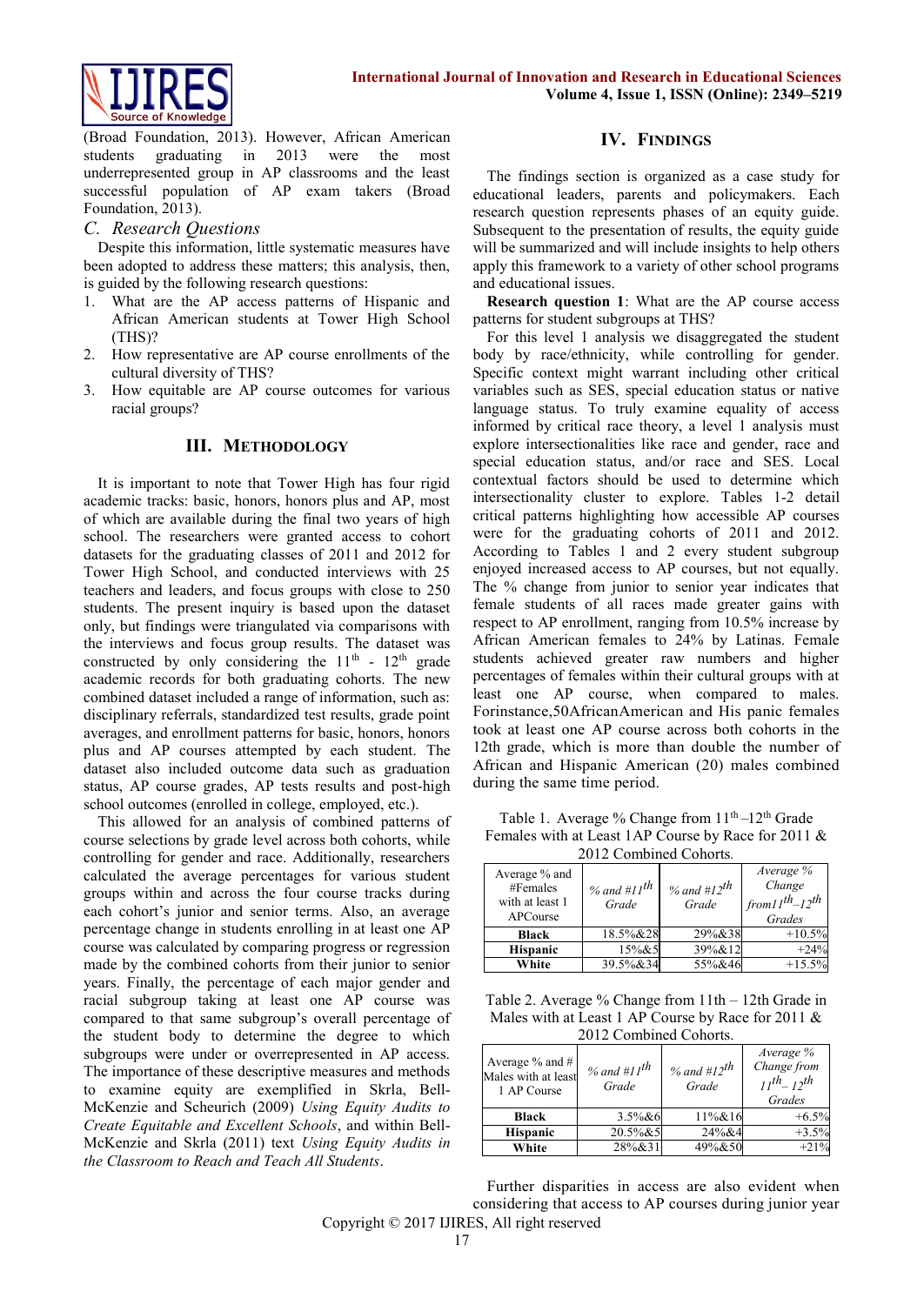

may have contributed to an 8-fold increase in Latin as (+24%) enrolled in at least one AP course in their senior year as compared to their male cultural peers (+3.5%). So, early access promoted greater overall access. Access pathways to AP seem most disparate for African American males at THS, such that on average during the 2011 and 2012 cohorts 93 out of every 100 Black male students at THS never took a single AP course. These intra-minority group disparities only tell part of the story.

Despite the progress noted above, a higher percentage and number of White students also enrolled in at least one AP course compared to other students. For instance, White male students (21%) enjoyed a threefold increase in AP enrollment from junior to senior year compared to Black males (6.5%) and close to a seven-fold increase when compared to His panic male students increased enrollment (3.5%). Are access patterns to AP courses among racial and gender subgroups equal at THS? Sadly, the answer is no. The AP opportunity structure appears to be differential at THS, facilitating or limiting access along both racial and gender lines.

**Research question 2**: How representative are AP course enrollments of the cultural diversity of THS?

This level 2 analysis considers the question: Do AP class rosters represent the gender and cultural diversity of THS or do AP course distributions contribute to a form of racial segregation in THS? This exploration requires an understanding of the overall gender and racial composition of THS compared to the distribution of students in AP courses during the 11th and 12th grades for the 2011 and 2012 graduating cohorts (represented in Figures1–2). Level 2 analysis must be aligned with level 1 measures, which for this study included the intersectionality cluster of race and gender.

First, Figure 1 details that His panic females' participation in AP courses was representative of their percent in the overall student body by grade 12. In fact, His panic females constituted 13% of all female students enrolled in at least.





1AP course in grade 12, and 12% of the overall female student body. Secondly, White females constituted an average of 28% of the THS's female student body during the 2011 and 2012 cohorts, yet they represented an average of 50% of all female student staking at least one AP course. On the other hand, Black females constituted 55.5% of all female students at THS, but only 40% of female students enrolled in AP courses.



Fig. 2. Average % 11th and 12th Grade Males with atLeast 1 AP Course by Race for 2011 & 2012 Combined Cohorts Compared to % in Overall Student Body.

More drastic disparities exist among THS' male students, when considering the patterns detailed in Figure 2, which highlight the distribution of White, His panic and Black males in AP courses compared to their percent in the overall student body. Approximately, 73 out of every 100 male AP students were White**,** while this sub group only constituted 33% of the overall male student body of Tower High**.** Moreover, on average 9% of males in AP courses were His panic, which was representative of their percent in the overall student body. Yet, Black males constituted 57% of THS' male student body, but only 19% of males in AP courses.



Overrepresentation with Overall Student Body for Males and Females in 12th Grade with at Least 1 AP Courseby Race for 2011 & 2012 Combined Cohorts.

Figure 3 illustrates that by their senior year, White females were 48% of all AP female students and only 28% of all female students at THS, which equates to a 20% over representation when taking into account the overall racial composition of the school. However, Black females were 39.5% of all female AP students by the 12th grade, but were 55.5% of all female students at THS. As a result, by the 12th grade Black females were under represented in AP courses by -16%. Additionally, by grade 12 seventy-one percent of all males in AP courses were White, which equates to a 38.5% over representation compared to their proportion of the overall male student body. On the other hand, 23% of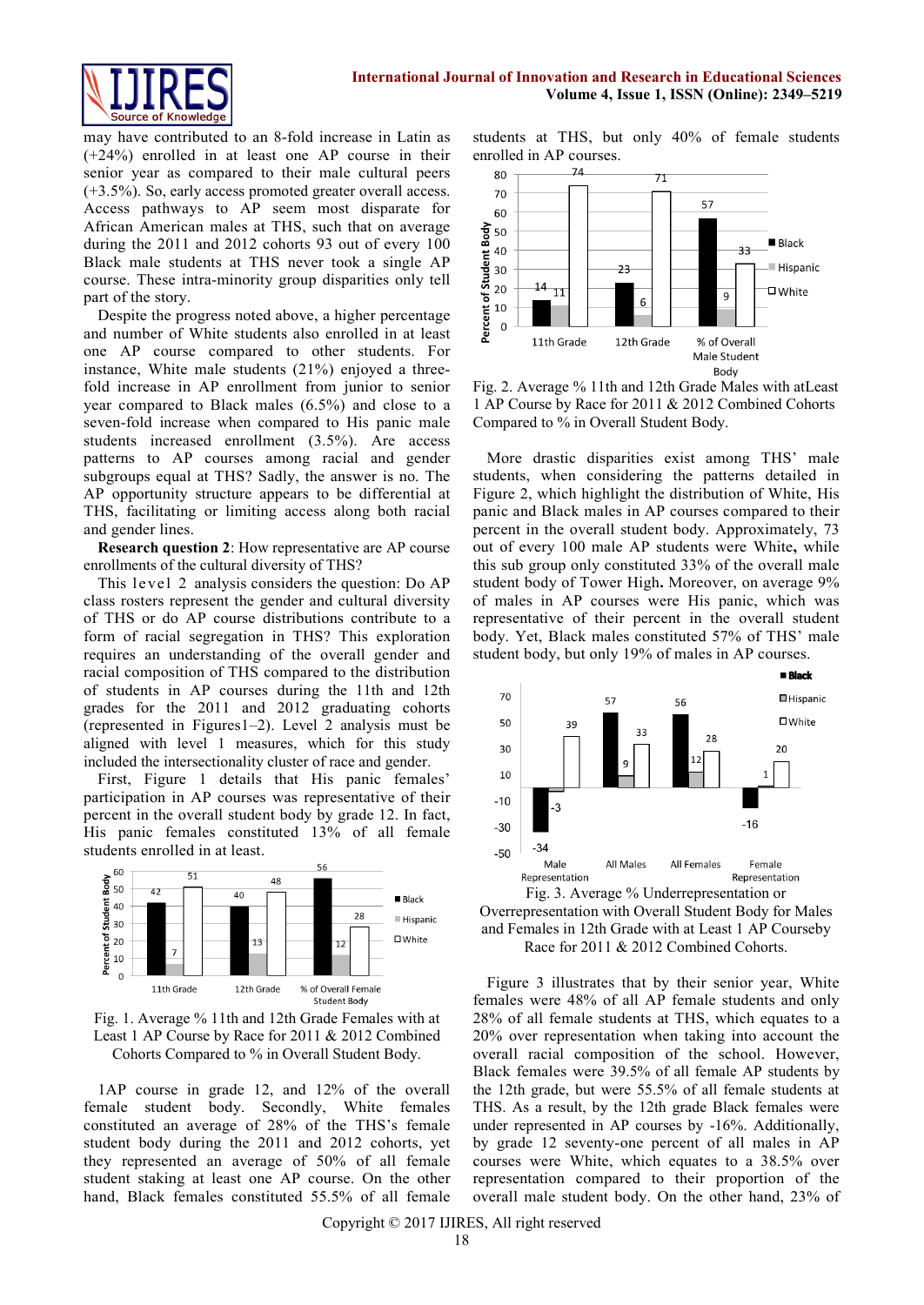

males in AP courses were Black by grade 12, yet they constituted 56.5% of all males at THS and were under represented in AP courses by-33.5%. If all things were equal, the columns labeled "Male and Female Representation" would closely mirror the percentages in the two "all students" columns. In its present form, the variations illustrated in Figure 3 indicate differential access to AP course offerings across gender and racial groups. In fact, to equitably redistribute genders in AP courses to reflect the actual student body an 11% increase in access among Hispanics, a 90% increase in access among Black males, and a 71.5% increase in access among Black females would be required. In sum, AP access patterns suggest that AP courses appear to funnel greater numbers and percentages of White students into college preparatory experiences, while limiting access for Black and His panic students attending THS.

**Research question 3**: How equitable are AP course outcomes for various student racial groups across subject areas?

Finally, level 3 analysis focuses on equity of student outcomes, and due to limitations in our combined dataset, we relied on the Office for Civil Rights data from 2011 to complete this analysis. The logic here is that equality of access or the opportunity to learn allows students a chance to attempt a more rigorous curriculum, but does not speak to their actual learning experiences or the impact of increased access. A detailed level 3 analysis also requires interviews, focus groups, class observations and a review of curriculum to measure various aspects of teaching and learning.

These in-depth explorations are key to understanding how students experience learning, and they also provide critical insights needed to redress issues that might limit student outcomes. Here we only address the statistical data related to equity of outcomes: AP test attempts and passing rates. If disparities are evident in outcome data mirroring patterns identified in level 1 and 2 analyses, then a more detailed analysis of student learning experiences is warranted. If outcomes are equitable such that students are attempting and passing AP tests at similar rates, then further exploration of why access patterns are disparate is warranted.





The latter appears to be the case at Tower High, as illustrated in figure 4. Roughly 23% of AP takers are African Americans at THS, which is equitable to African Americans being 22% of all students attempting all AP exams for all AP courses taken, and 21% passing all AP exams for all AP courses taken. White students are similarly equitable in terms of outcomes, which may point to the consistent quality of AP instruction at Tower High. Armed with this more precise diagnosis, school leaders, parents and policymakers can make more informed decisions relative to improving AP course access (equality) rather than focusing on the quality of AP courses (equity). Yet, as equality of access is addressed it will become critically important to ensure that AP courses remain equitable.

### **V. CONCLUSION**

## *A. Administrative Guide*

The College Board (2006) strongly encourages schools to make equitable access and outcomes guiding principles for their AP programs by giving all willing and academically prepared students the opportunity to participate. In order to encourage the elimination of barriers that restrict access and outcomes to AP programs for students from ethnic, racial, gender, and socioeconomic groups that have been traditionally underrepresented, we offer the following equity guide to document access and outcome patterns.

# *Equality of Access*

**Level 1: Intersectionality Clusters** - Each district and school possesses different demographic factors that must be considered when addressing equality of access. Level 1 analysis must decide which clusters are needed to highlight access patterns. Exactly, how the student body is disaggregated depends on national and local human relations and shared history. In the US, race has played a central role in determining access to opportunity structures, but in other nations social class, religion or gender may be the primary social markers of opportunity. Primary factors should never be considered in isolation but at minimum be clustered with another socially relevant markers, such as SES, nationality, immigration status, special education status or native language status.

**Level 2: Representation Analysis** – This analysis focuses on the degree of inequity relative to some wider population. This exploration must be aligned with level 1 intersectionality clusters, compared to the general student body of a school, district, state, and/or nation. Factors internal to the school and/or district should be considered before exploring external factors such as community and family, given that most of these factors are out of the direct control of educational systems.

# **VI. EQUITY OF OUTCOMES**

**Level 3: Experiences and Outcomes Analysis** – This critical analysis focuses on student learning experiences and measures of quality or impact. Start

Copyright © 2017 IJIRES, All right reserved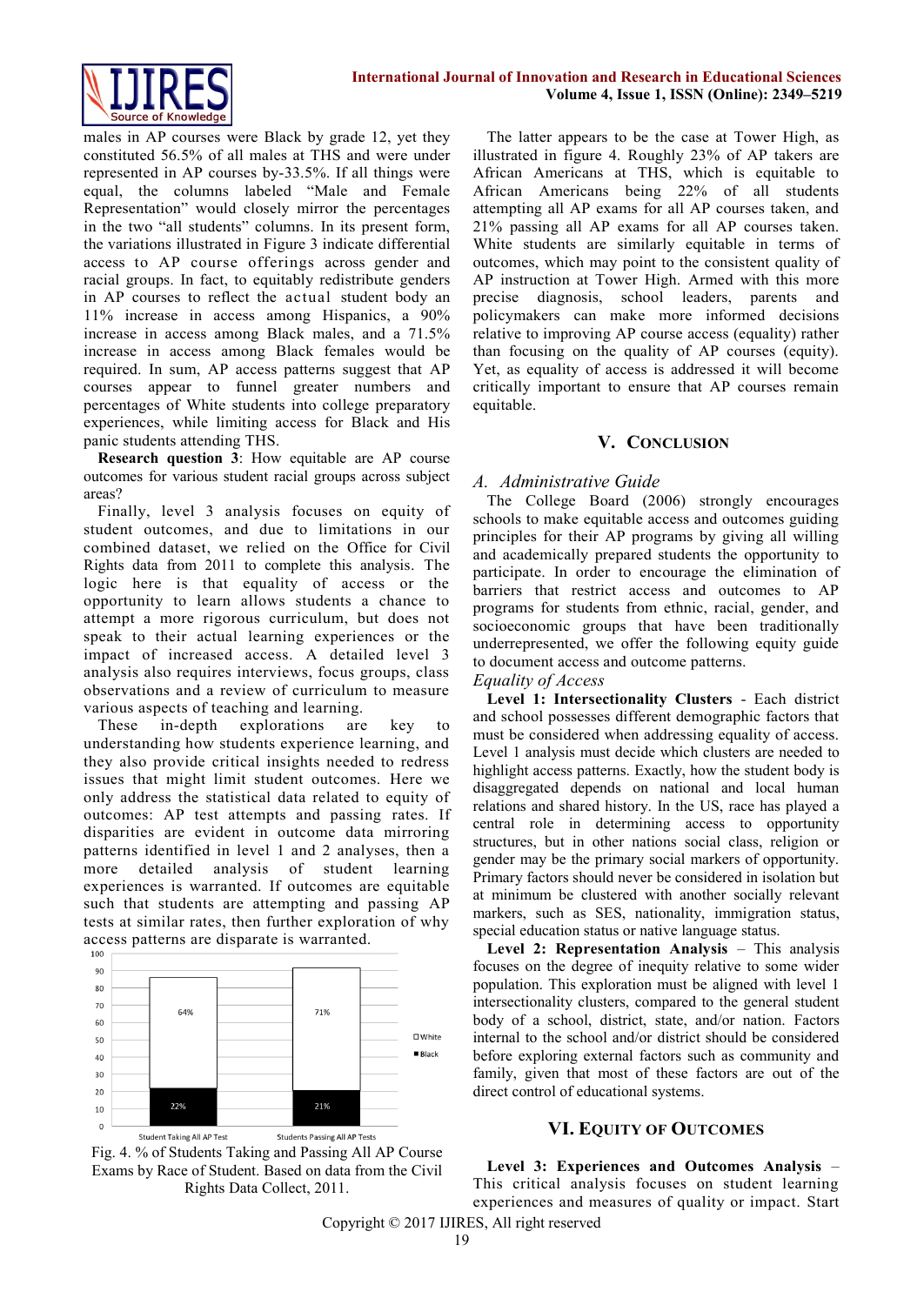

with available outcome data most related to access patterns. For the present study, we considered AP tests attempts and passing rates, but other measures can be used depending on the program or issue being analyzed. If disparities are evident in outcome data mirroring patterns identified in levels 1 and 2 analyses, then a more detailed analysis is warranted. This may include student, parent and faculty interviews, focus groups, class observations, and a review of policies and curriculum. If statistical outcomes are equitable, then further exploration of why access patterns are disparate is warranted, which points to a need for a policy and practice review.

**Level 4**: **Equity Checks** – To increase public awareness of programmatic access and outcomes, we recommend on-going measurement at all three levels for AP programs or any educational issue warranting remediation each year. There is no clear rule to interpret the seriousness of access and outcome gaps, but the following interpretive guide has proven useful in our work with schools:

**Normative Difference**: 1%-8% difference across clusters or compared to the general population. Take no drastic action but monitor how these gaps change over time.

**Explorative Difference:** 9%-20% differences across clusters or compared to the general population should prompt investigation, particularly if they represent a sudden deviation from established patterns or if they represent a persistent gap with failed attempts to remediate. Explorative differences tend to involve inequity of access issues such as uneven disciplinary practices limiting access to instructional quality. Many schools in this situation attempt to improve outcomes like test scores without addressing access issues.

**Corrective Difference:** 21%-50% differencesacross clusters or compared to the general population should prompt immediate and intensive investigation, and urgent intervention with required equity checks. The magnitude of these disparities typically point to both unaddressed inequalities of access and inequity of outcomes. For instance, schools or districts with widespread discipline issues and low outcomes like graduation, high grade retention, and high dropout rates across all three levels of analysis must take immediate and intensive action.

In closing, segregation is a required condition for inequality, for it enables the empowered to separate those designated to receive privilege from those selected to endure varying forms of discrimination (Feagin & Feagin, 2008). Noguera and Wing (2006) provided glaring evidence that high schools often cannot provide documented evidence on how and why students are placed in certain classes, and why they are tracked year after year into low-level or vocational courses. Oakes (1985) in her famed work *Keeping Track: How Schools Structure Inequality* noted that tracking is an expression of wider societal segregation

manifested in schools, and "in virtually every study that has considered this question, poor and minority students have been found in disproportionately large percentages in the bottom groups" (p.200, Reprinted in Arum, Beattie & Ford, 2011). Oakes' conclusion still resonates true at THS and in far too many US high schools some 30 years later. In sum, the present case study of THS highlights the need for transparent data on AP access and outcomes as a matter social justice, and offers an equity guide to expose lingering patterns of inequality and inequity.

#### **REFERENCES**

- [1] Anderson, J.D. (1988). *The education of Blacks in the South, 1860-1935*. Chapel Hill. NC: The University of North Carolina Press.
- [2] Arum, R., Beattie, I., & Ford, K. (Eds.). *The structure of schooling: Reading in the sociology of education*. (2nd ed.). Los Angeles, CA: Sage Publications, Inc.
- [3] Bell, D.A. (1992). *Faces at the bottom of the well: The permanence of racism.* New York, NY: Basic Books.
- [ 4 ] Bell-McKenzie, K., & Skrla, L. (2011). *Using equity audits in the classroom to reach and teach all students.* Thousand Oaks, CA: Corwin Press.
- [5] Broad Foundation. (2013). The road to equity: Expanding AP access and success for African-American students. Retrieved from http://broadeducation.org/img/roadtoequity.pdf
- [6] College Board. (2006). Advanced placement report to the nation 2006. New York, NY: Author.
- [7] College Board. (2014). Advanced placement report to the nation 2014. New York, NY: Author.
- [8] DeCuir, J.T., & Dixson, A.D. (2004). "So when it comes out, they aren't that surprised that it is there": Using critical race theory as a tool of analysis of race and racism in education. *Educational Researcher, 33*(5), 26-31. doi: 10.3102/0013189X0 33005026
- [9] Delgado, R. (Ed.). (1995). *Critical race theory: The cutting edge.* Philadelphia, PA: Temple University Press.
- [10] Darling-Hammond, L. (2010). *The flat world and education: How America's commitment to equity will determine our future*. New York, NY: Teachers College Press.
- [11] Feagin, J., Vera, H., & Imani, N. (1996). *The agony of education: Black students at a White university.* New York, NY: Routledge.
- [12] Feagin, J., & Feagin, C. (2008). *Race & ethnic relations.* Saddle River, NJ: Pearson Education, Inc.
- [13] Khosrovani, M., & Ward, J.W. (2011). African Americans' perceptions of access to workplace opportunities: A survey of employees in Houston, Texas. *Journal of Cultural Diversity, 18*(4), 134-141. Retrieved from [http://tuckerpub.com/](http://tuckerpub.com/jcd.htm) [jcd.htm](http://tuckerpub.com/jcd.htm)
- [14] Kozol, J. (2005). The shame of the nation: The restoration of apartheid schooling in America. New York, NY: Crown Publishers.
- [15] Ladson-Billings, G. (1998). Just what is critical race theory and what's it doing in a nice field like education? International Journal of Qualitative Studies in Education, 11(1), 7-24. doi:10.1080/095183998236863
- [16] Ladson Billings, G., & Tate, W. (1995). Toward a critical race theory of education. Teachers College Record, 97(1), 47-68.
- [17] Ledesma, M., & Calderón, D. (2015). Critical race theory in education: A Review of past literature and a look to the future. Qualitative Inquiry, 21(3), 206-222. doi: 10.1177/ 1077800414557825
- [18] Noguera, P., &Wing, J. (Eds.). (2008). Unfinished business: Closing the racial achievement gap in our schools. San Francisco, CA: Jossey-Bass.
- [19] Oakes, J. (1985). Keeping track: How schools structure in equality. New Haven, CT: Yale University Press.
- [20] Office for Civil Rights. (2014). Advanced placement report to the nation 2014 [Data snapshot]. Retrieved from

Copyright © 2017 IJIRES, All right reserved